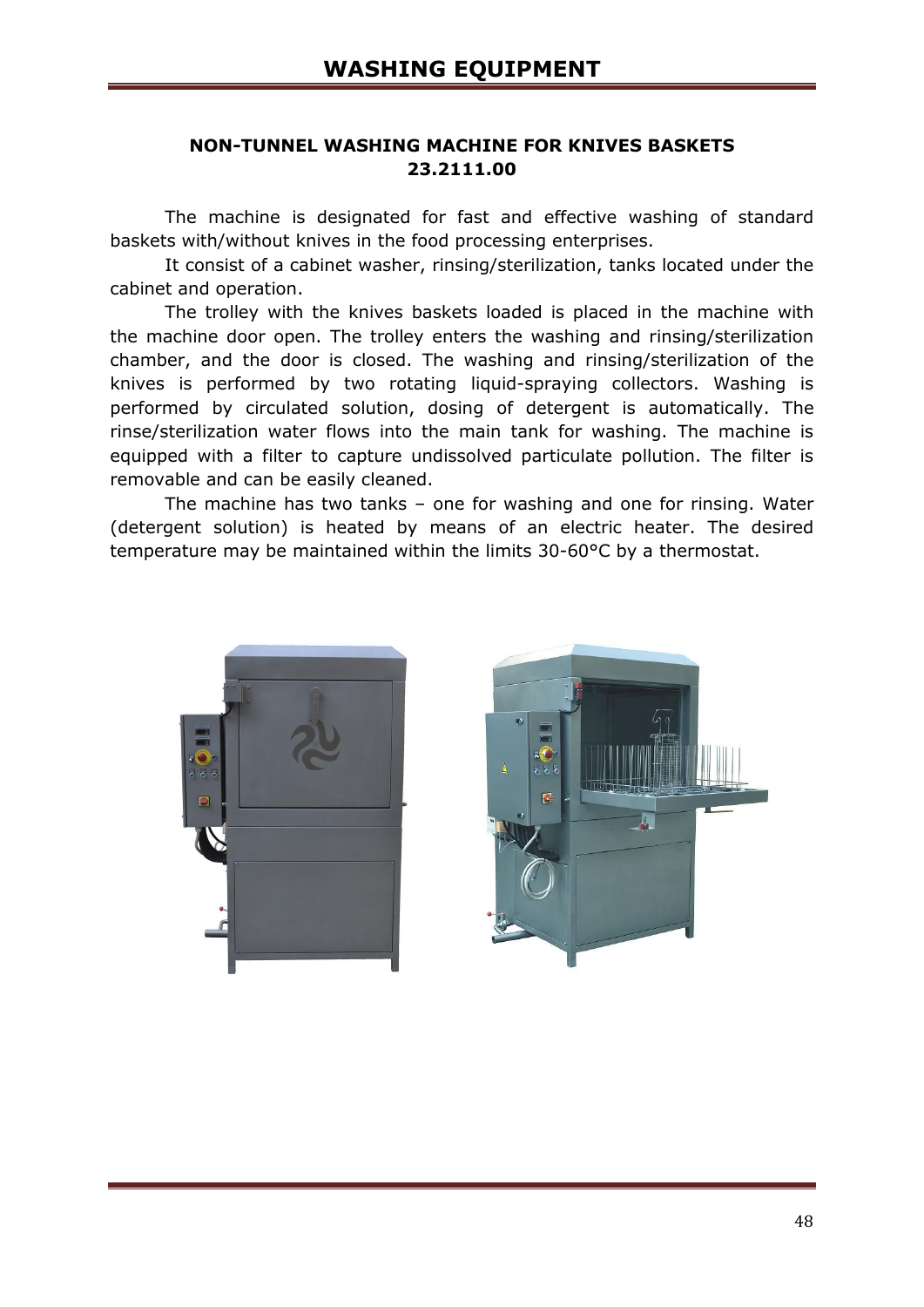





**Technical data:**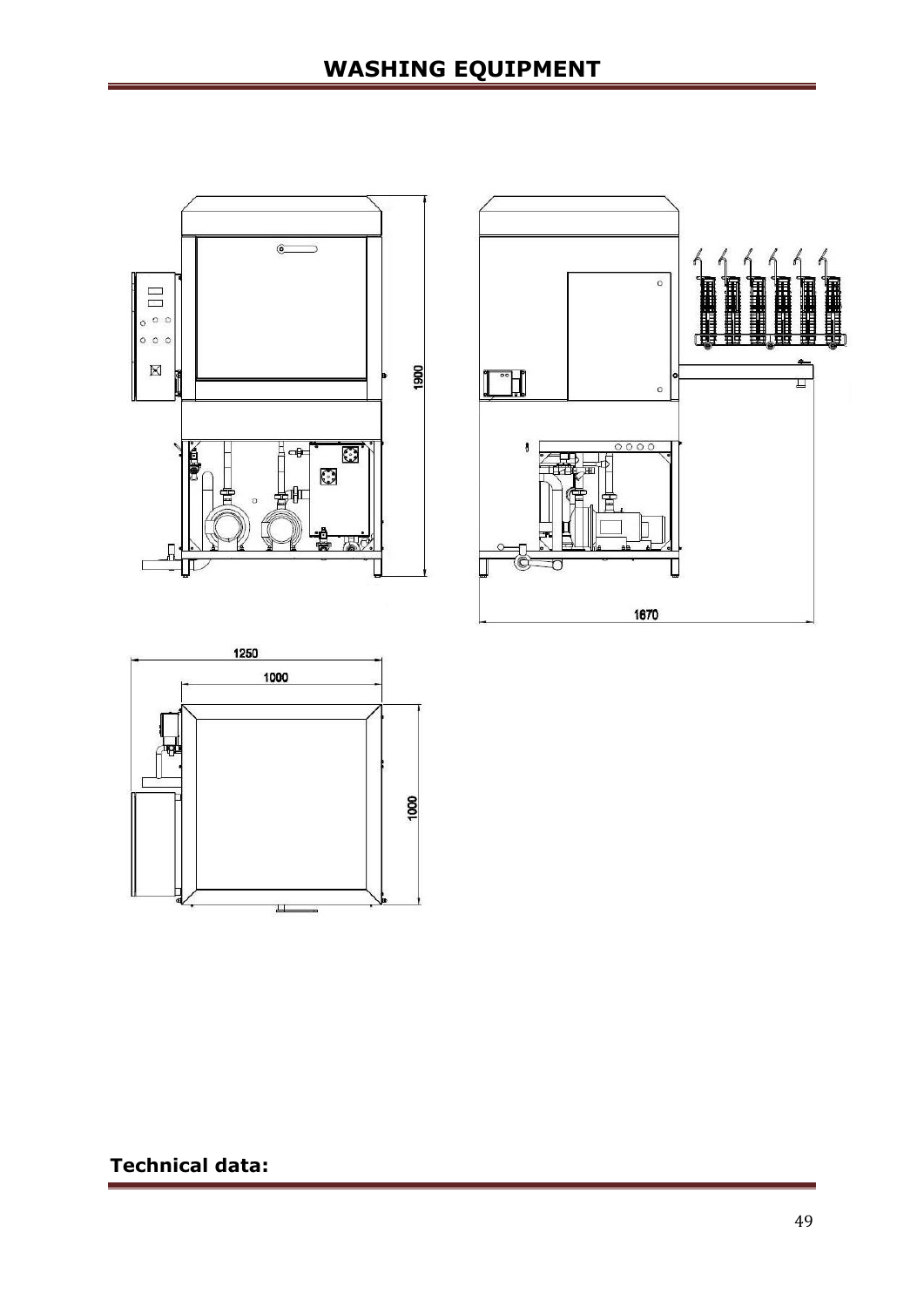## **WASHING EQUIPMENT**

| Capacity                      | pcs/cycle | 18 small or 12 large                 |  |
|-------------------------------|-----------|--------------------------------------|--|
|                               |           | baskets                              |  |
| Total installed power         | kW        | 16,5                                 |  |
| Power supply                  | V/Ph/Hz   | 400(3L, N, PE)50Hz                   |  |
| Heating main washing          | kW        | 6                                    |  |
| Pump main washing             |           | 1,5 kW/9 m <sup>3</sup> /h/ 3 bar    |  |
| Main tank                     |           | 100                                  |  |
| Heating rinsing/sterilization | kW        | 7,5                                  |  |
| Pump rinsing/sterilization    |           | 0,75 kW/1,3 m <sup>3</sup> /h/ 3 bar |  |
| Tank rinsing/sterilization    |           | 16                                   |  |
| Pressure of inlet water       | bar       | 3                                    |  |
| Water supply main tank        | R''       | 3/4''                                |  |
| Water outlet main tank        | MM        | <b>DN50</b>                          |  |
| Water supply rinsing tank     | R''       | 3/4''                                |  |
| Water outlet rinsing tank     | R''       | 3/4''                                |  |
| Weight                        | Kg        | ~0.900                               |  |

## **Dimensions:**

| Lenght        | mm | 1 2 5 0 |
|---------------|----|---------|
| Width         |    |         |
| - closed door | mm | 1 0 0 0 |
| - open door   | mm | 1 670   |
| Height        | mm | 1 900   |